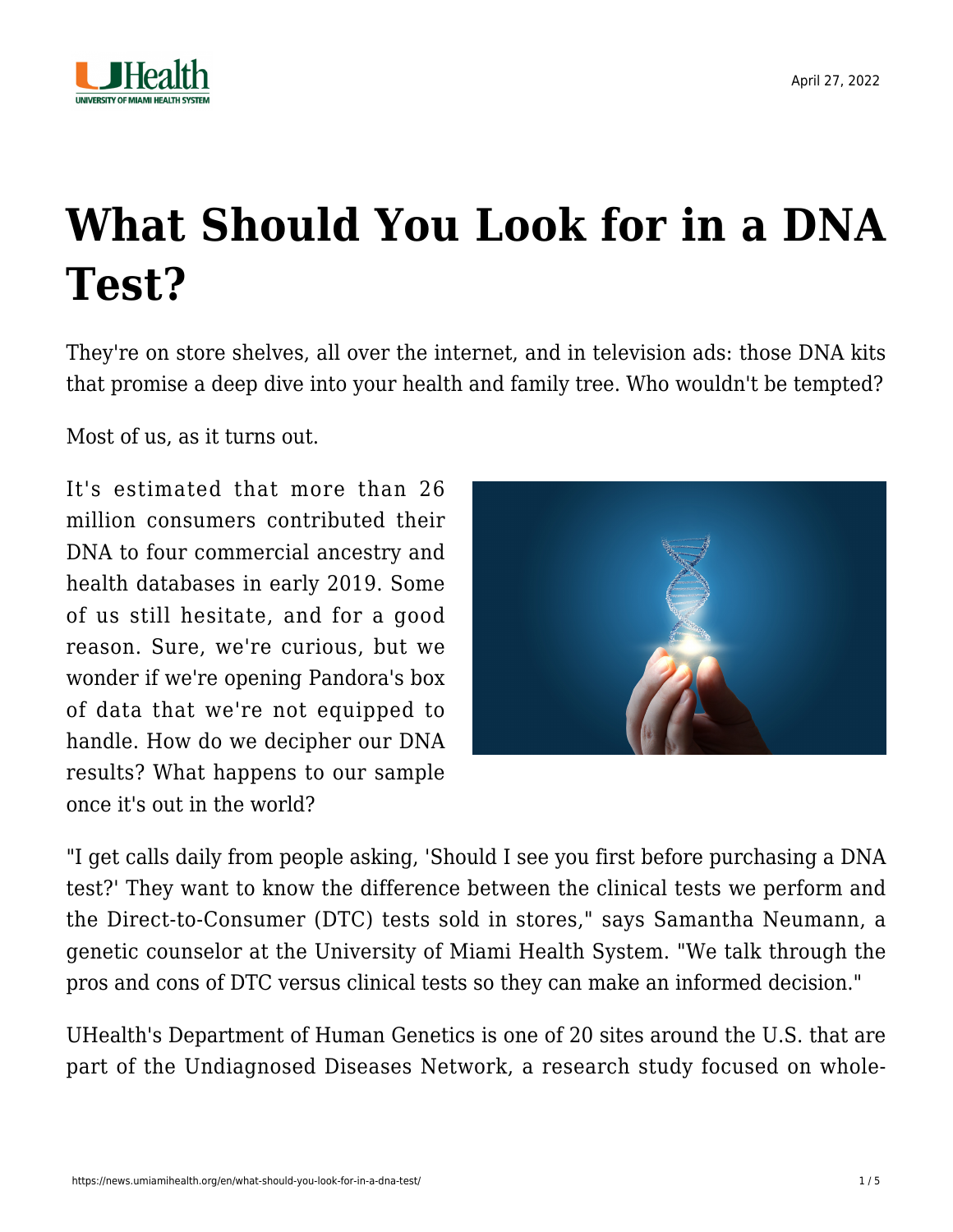

genome sequencing, the most advanced and detailed method for evaluating our genetic code.

"Non-university centers don't have access to this Network. We're lucky to be part of it; it gives us the ability to go the extra step and provide an extra level of care," Neumann says.

## **What is the difference between storebought and clinical DNA tests?**

Neumann, who helps people understand the complexities and nuances of their personal genetic code, explains.

"If you think of a genome (a complete set of genetic instructions) as a sentence, a DTC test looks at that sentence one way. It might find three typos. A clinical test looks at that sentence backward, forwards, inside out, and upside down. If you pick a test that only looks at 10 genes, but the answer for the condition in that family is in a different gene that was not tested for, you could miss finding an answer. We tailor our tests to every single aspect of a person, but store-bought tests are more of a 'yes/no' approach."

One thing some consumers don't consider when tossing a test into their shopping cart is how the results will make them feel.

"The generality (of a DTC test) can give you information that's disruptive to your identity, and that affects other family members," Neumann says.

Neumann and her fellow genetic counselors work with people who take the initiative about their risks for genetic conditions.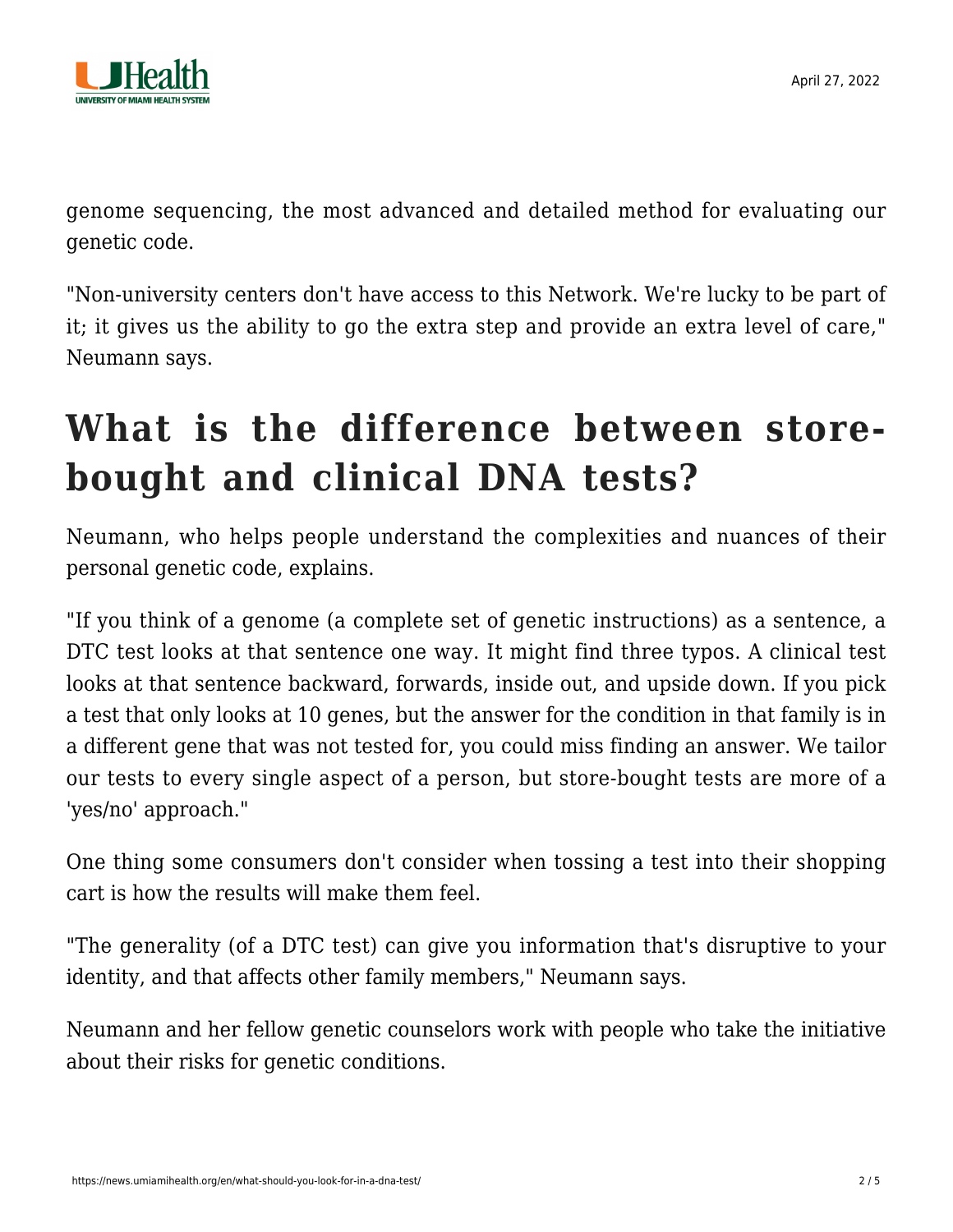

"The three main categories we address are cancer, pediatrics, and prenatal testing."

If there's a family history of breast cancer, a patient needs to know if they carry the BRCA1 or 2 gene. A young couple ready to start a family may worry about passing along a disabling family trait to a future child. Another patient seeks counseling because he has "a unique mix of medical problems and there may be a genetic component," Neumann says.

## **What happens during a genetic counseling session?**

If you see Neumann before getting tested, she will review three generations of your family health history, perform a full risk assessment, and discuss your testing plan. A risk assessment may reveal your likelihood of developing particular genetic disorders or the possibility of passing down a trait such as cystic fibrosis.

She also reviews your insurance and flags any potential for insurance discrimination. Some companies do not cover genetic testing unless you seek counseling first.

Patients can see a genetic counselor without a doctor's referral – check with your insurer for coverage, limitations, and requirements. During the pandemic, counseling was conducted via telemedicine, a convenient method some patients still use.

In an ideal world, Neumann would see patients before and after genetic testing. That's not always possible.

However, if you did at-home or clinical testing and received confusing or upsetting genetic information, "We're here to pick up the pieces on the back end," Neumann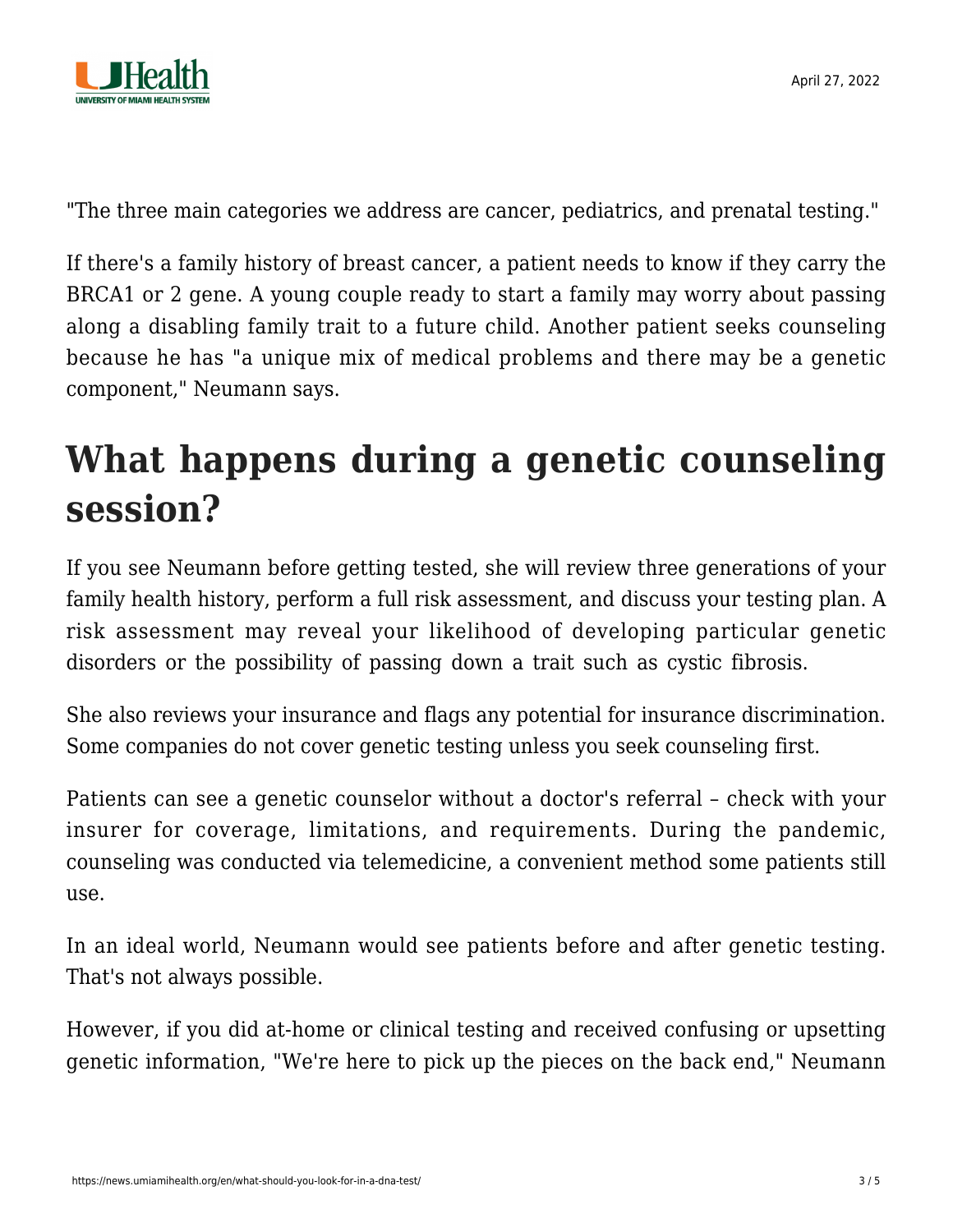

says, referring to her ability to talk patients through their results and next steps.

Genetic counselors must have a master's degree in genetic counseling and be certified by the American Board of Genetic Counseling (ABGC). To practice in Florida, they must also be licensed by the state.

## **If you want to try an at-home test, keep these caveats in mind:**

- Be aware of how the company uses your data there could be potential pitfalls such as identity theft or your DNA being mistakenly connected to a crime you did not commit.
- Read online reviews of the company and its testing products before you buy.
- If you get a problematic result, confirm it with a clinical test.

When considering direct-to-consumer tests, remember Neumann's perspective. "It's a medical tool but also a product. The implications of using this product are much more far-reaching than buying a bed or a lamp."

To schedule an appointment with the UHealth genetics team, call [305-2430-6006.](#page--1-0)

Nancy Moreland is a regular contributor to UMiami Health News. She has written for several major health care systems and the CDC. Her writing also appears in the Chicago Tribune and U.S. News & World Report.